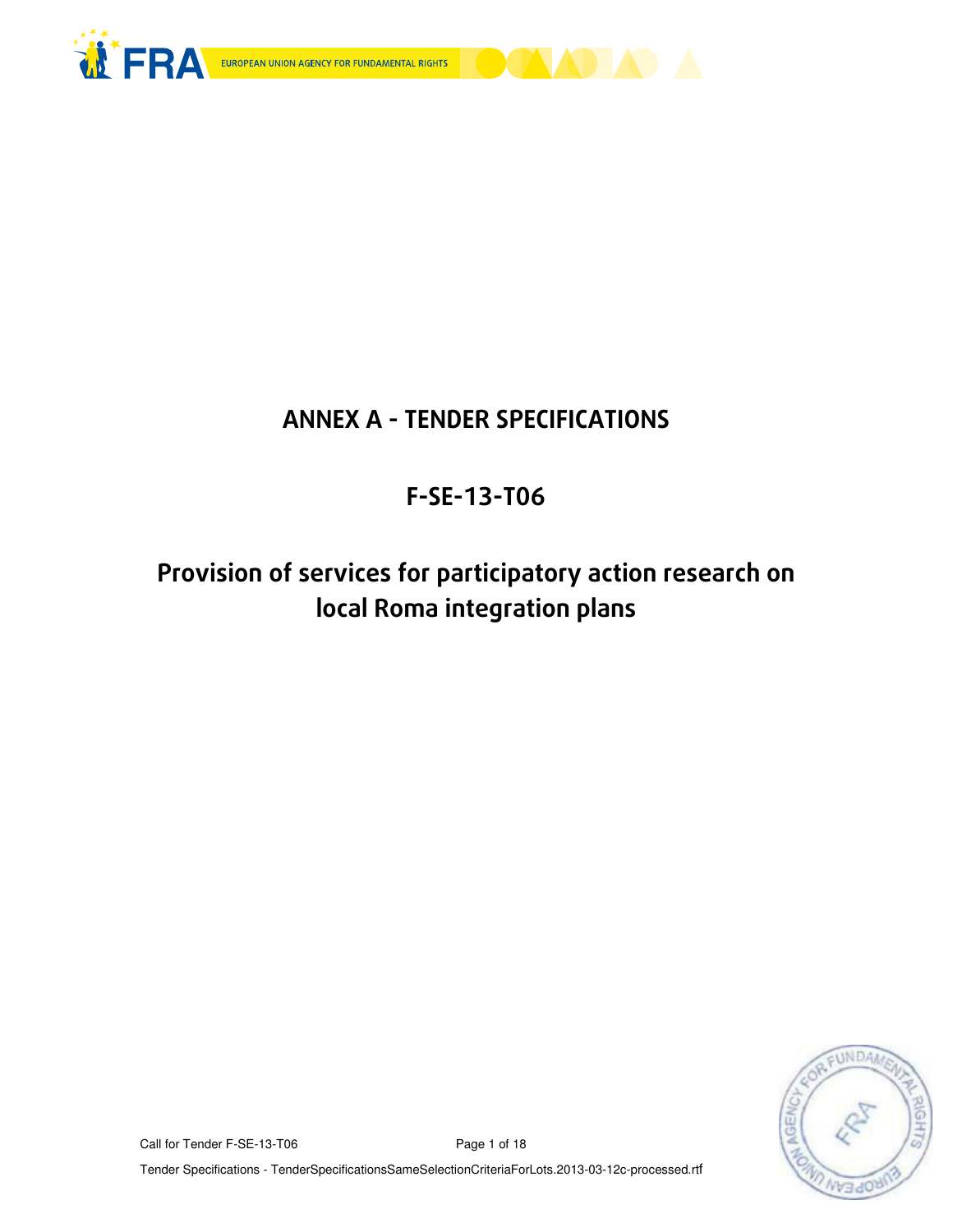



The overall objective of the services to be provided under this framework contract is to improve the Contracting Authority's knowledge and understanding of drivers and barriers that affect the development of actions implementing national Roma Integration Strategies at the local level and to identify how barriers can be overcome and how drivers can be shared as good practice.

The Contract Notice for the present call for tenders was published on 26/04/2013 with reference number 2013/S 082-137092.

# 2. Division into lots

This tender is not divided into lots. Submission of a tender for only some of the services to be provided under the framework contract will lead to the rejection of the tender.

# 3. Purpose of the tender

The purpose of this invitation to tender is to award a framework services contract for the provision of services for participatory action research on local Roma integration plans.

The Contracting Authority intends to award a minimum of three (3) and a maximum of five (5) framework contracts, in cascading and descending order, for the provision of services as specified in Annex A.1 Technical Specifications, provided that there is a sufficient number of economic operators that satisfy the selection criteria or a sufficient number of admissible tenders which meet the award criteria.

The multiple framework contracts will take the form of contracts which are separate but concluded on identical terms with each of the successful tenderers. Framework contracts involve no direct commitment and, in particular, do not constitute orders per se. Instead, they lay down the legal, financial, technical and administrative provisions governing the relations between the Contracting Authority and the Contractor during the period of its validity. Specific contracts or order forms will be issued throughout the validity of the framework contract. Such specific contracts or orders will be attached to the Framework Contract. The Draft framework contract (Annex B) specifies the basic conditions applicable to any assignment placed under its terms. Signature of a framework contract does not oblige the Contracting Authority to place an assignment. The framework contract does not preclude the Contracting Authority from assigning tasks in the areas set out above to the other Contractors or from having these tasks carried out by Contracting Authority's staff.

# 4. Place of delivery or performance

The place of performance of the tasks shall be the Contractor's premises or any other place indicated in Annex A.1 Technical Specifications.

# 5. Duration

The framework contract(s) resulting from the present call for tenders shall enter into force the date on which it is signed by the last contracting party.

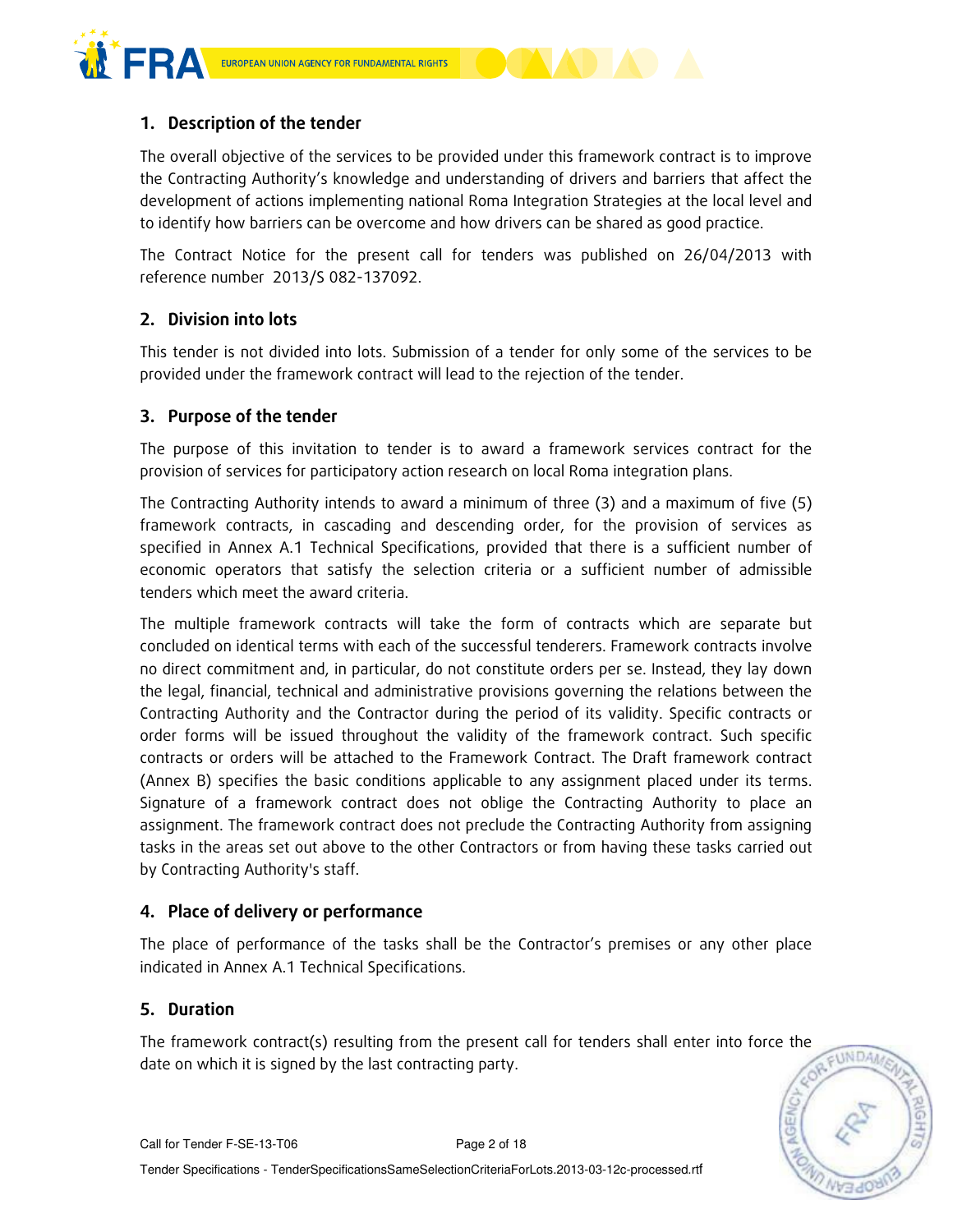

The framework contract(s) will have an initial duration of one (1) year from the date of signature and may be renewed up to three (3) times for an additional period of one (1) year each time. The Contract shall be renewed automatically under the same conditions, unless written notification to the contrary is sent by one of the contracting parties and received by the other before expiry of the period indicated in the Draft framework contract (Annex B). Renewal does not imply any modification or deferment of existing obligations. The duration of the framework contract(s) shall not exceed four (4) years.

Implementation of the contract(s) may not start before the date on which the contract enters into force.

## 6. Volume

The maximum framework contract amount has been estimated at EUR 1,500,000.00 excluding VAT. The indicative maximum amount for the services described in sections 4.1, 4.2 and 4.3 of Annex A.1 Technical Specifications is EUR 1,000.000.00. The indicative maximum amount for the services described in section 4.4 of Annex A.1 Technical Specifications is EUR 500,000.00.

The Contracting Authority may exercise the option to increase the estimated contract amount of the framework contract and/or the specific contracts or order forms at a later stage via negotiated procedure with the successful tenderer(s) in accordance with Article 134 (1) (e) and (f) of the Rules of Application of the Financial Regulation<sup>1</sup>.

## 7. Terms of payment

The payment arrangements governing the contracts resulting from the present call for tenders are detailed in the relevant articles of Annex B – Draft framework contract. Tenderers are strongly advised to carefully read those articles before submitting their tenders.

## 8. Financial guarantees

Based on a risk assessment of each specific contract, the Contracting Authority may request a pre-financing guarantee in the amount of the pre-financing and in the form set out in Annex C .

# 9. Participation in the tendering procedure

Participation in tendering procedures is open on equal terms to all natural and legal persons coming within the scope of the Treaties and to all natural and legal persons in a third country which has a special agreement with the Communities in the field of public procurement on the conditions laid down in that agreement<sup>2</sup>.

-

<sup>&</sup>lt;sup>1</sup> Commission delegated Regulation No 1268/2012 of 29 October 2012 on the rules of application of Regulation No 966/2012 of the European Parliament and the Council on the financial rules applicable to the general budget of the Union.

FUNDA <sup>2</sup> Please note that the European Union Agency for Fundamental Rights is not part of the Agreement on Government Procurement (GPA) concluded within the World Trade Organisation. Therefore, the Agency's procurement procedures are not open to tenderers from GPA countries.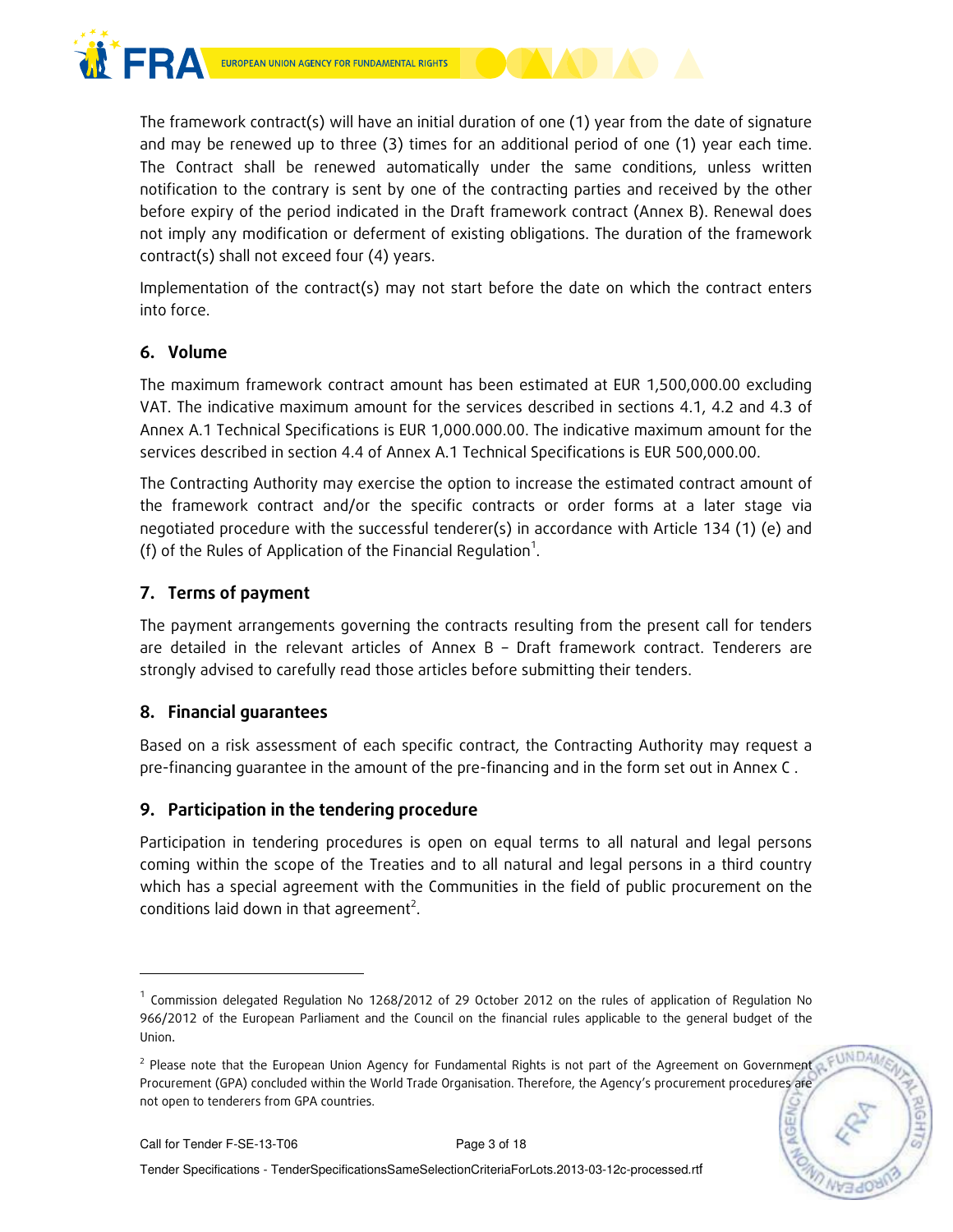

## 10. Consortia or group of service providers

Joint tenders submitted by several economic operators (a consortium or a group of companies) are allowed. In such cases, one of the members must be designated as the group leader or group manager. All members of a consortium or a group of companies (i.e. the leader and all other members) are jointly and severally liable towards the Contracting Authority. Changes in the composition of the consortium or group of companies must be expressly authorised by the Contracting Authority.

Tenderers submitting joint bids shall describe how their cooperation will be organised in order to perform the tasks specified in Annex A.1 Technical Specifications.

Joint tenders will be assessed as follows:

- The exclusion criteria will be assessed in relation to each economic operator individually. The Declaration of Honour with respect to the Exclusion Criteria and Absence of Conflict of Interest included in Annex C, duly signed and dated, stating that the tenderer is not in one of the exclusion situations, must be provided by each member of the consortium or the group.
- The selection criteria for economic and financial capacity will be assessed in relation to each economic operator individually. However, economic and financial criteria that shall be achieved above a certain minimum threshold (as specified in the selection criteria mentioned below) will be assessed in relation to the consortium or group of companies as a whole.
- The selection criteria for technical and professional capacity will be assessed in relation to the consortium or group of companies as a whole.

## 11. Subcontracting

Any intention to subcontract part of the contract must be clearly stated by the tenderer in Annex C. Tenderers must indicate the maximum percentage of the contract they intend to subcontract and the identity of those subcontractors they intend to work with whose intended share of the contract is above 10% of the total contract amount, and clearly state the nature of their links to those subcontractors.

For each subcontractor identified in the tender, tenderers must provide a Letter of Intent signed by the subcontractor stating their unambiguous undertaking to collaborate with the tenderer.

Offers involving subcontracting will be assessed as follows:

- The exclusion criteria of all identified subcontractors whose intended share of the contract is above 10% will be assessed. The Declaration of Honour with respect to the Exclusion Criteria and Absence of Conflict of Interest included in Annex C, duly signed and dated, stating that the subcontractor is not in one of the exclusion situations, must be provided by each identified subcontractor.
- Where the tenderer relies on the economic, financial, technical and professional capacity of the identified subcontractor(s) to meet the selection criteria, subcontractors shall be treated as if they were partners in a consortium or a group of companies for the purposes of the EUNDAN evaluation of the selection criteria, and therefore, they shall provide proof of economic, financial, technical and professional capacity as well.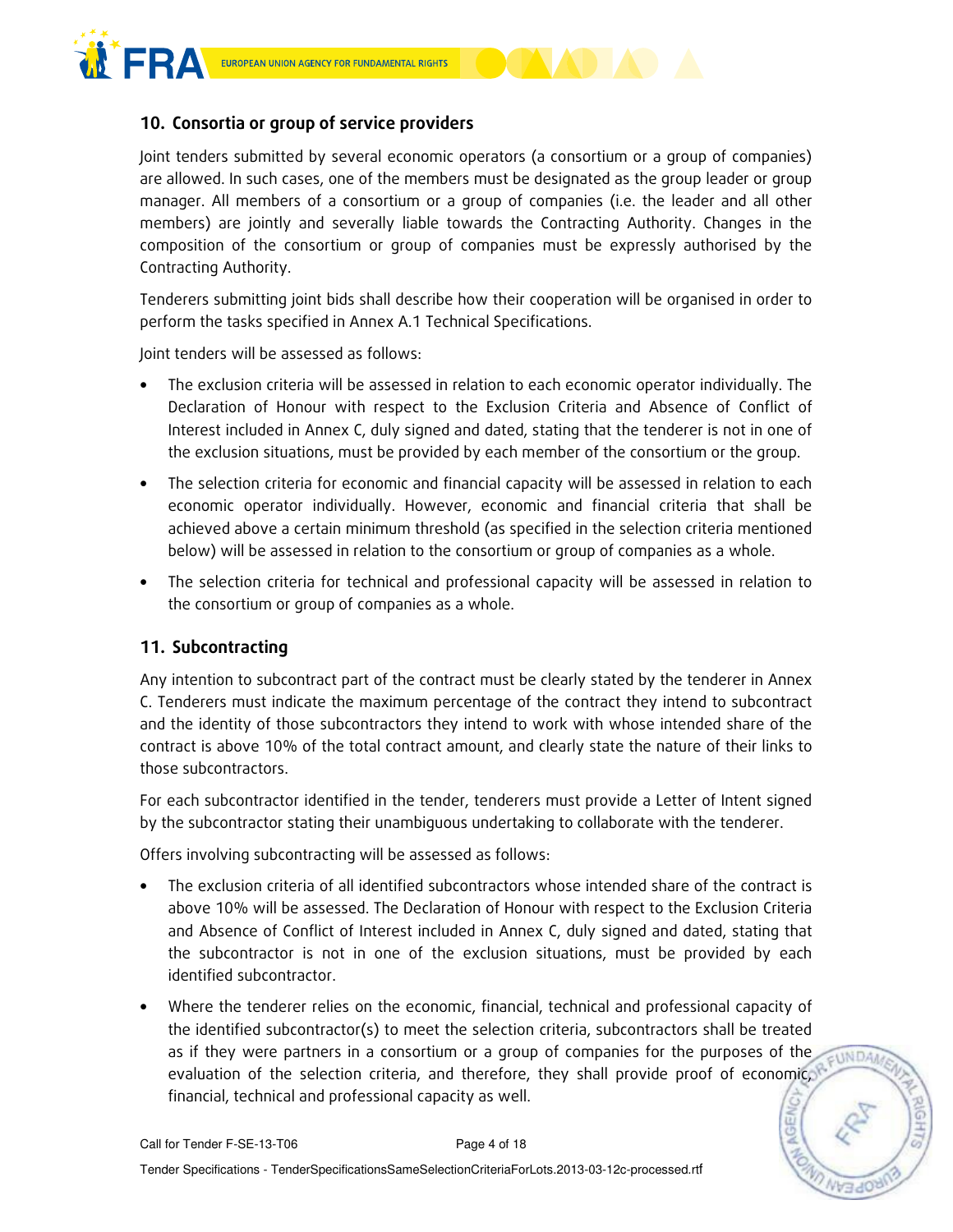

Tenderers must inform the subcontractor(s) and include in their Letter of Intent that the provisions referring to checks and audits included in the Draft Contract (Annex B) may be applied to them.

Once the contract has been signed, the provisions regarding subcontracting included in the Draft Contract will apply. The Contracting Authority retains the right to approve or reject the proposed subcontractors.

If the tender includes subcontracting, it is recommended that contractual arrangements with subcontractors include mediation as a method of dispute resolution.

# 12. Visits to premises

A visit to the premises is not foreseen.

## 13. Date and place of opening of the tenders

Tenders will be opened at 10:30 hrs on 25/06/2013 at the Contracting Authority's address. An authorised representative of each tenderer may attend the opening of the bids. Companies wishing to attend are requested to notify their intention by sending a fax or e-mail at least 72 hours in advance to the fax or e-mail. This notification must be signed by an authorised officer of the tenderer and specify the name of the person who will attend the opening of the bids on the tenderers behalf.

# 14. Contacts between the tenderer and the Contracting Authority

In principle, no contact is permitted between the Contracting Authority and the tenderers during the tendering procedure.

However, in exceptional circumstances contact may be made on the tenderers initiative before the final date for the submission of bids, in order (and only for this reason) to clarify the nature of the contract.

Such requests for further information may be made by fax, e-mail or to the address below:

| European Union Agency for Fundamental Rights                 |
|--------------------------------------------------------------|
|                                                              |
| Invitation to tender No: F-SE-13-T06                         |
| Administration                                               |
| Schwarzenbergplatz 11                                        |
| Vienna 1040 - Austria                                        |
| Fax: +43 (0)1 580 30 691 ; e-mail: procurement@fra.europa.eu |

Insofar as it has been requested in good time, the additional information will be sent simultaneously to all economic operators who requested the tender documents or who have expressed interest in submitting a tender, as soon as possible and no later than six calendar days before the deadline for the submission of tenders or, in the case of requests for information received less than eight calendar days before the deadline for the submission of bids, as soon as possible after the request for information has been received. The Contracting Authority will not process any request for additional information made less than five working days before the deadline for submission of tenders.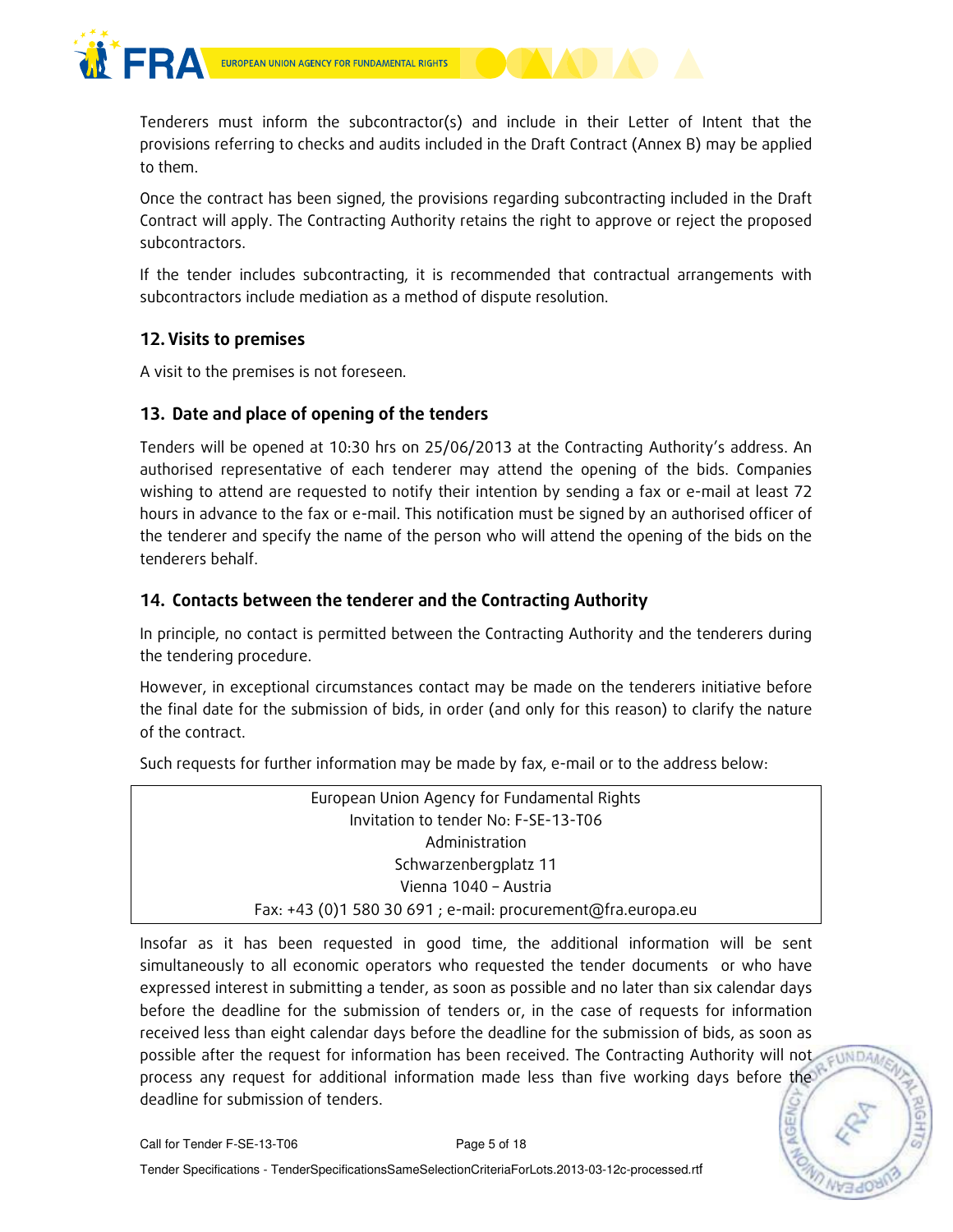

The answers to the requests for additional information will also be posted on http://fra.europa.eu/en/about-fra/procurement. The website will be updated regularly and it is the tenderers' responsibility to check for updates and modifications during the tendering period.

Similarly, contact may in exceptional circumstances be made on the Contracting Authority's initiative:

- a. before the final date for the submission of bids, in order to inform interested parties of an error, a lack of precision, an omission or any other material shortcoming in the drawing up of the documents of the invitation to tender; or
- b. after the opening of bids, where a bid requires clarification or in order to correct material errors made in drawing up a bid.

Please note that in any event such contact may not result in a modification of the terms of the bid.

# 15. Alteration or withdrawal of tenders

Tenderers may alter or withdraw their tenders by written notification prior to the deadline for submission of tenders. No tender may be altered after the deadline for submission. Withdrawals must be unconditional and will end all participation in the tender procedure.

Any such notification of alteration or withdrawal must be prepared and submitted in accordance with the instructions on how to submit tenders included in the Invitation to tender, and the envelope must also be marked with "alteration" or "withdrawal" as appropriate.

# 16. Variants

Variant solutions are not allowed and will not be taken into consideration.

## 17.Assessment of the tenderers

Tenderers will be assessed on the basis of the exclusion (Phase I) and selection (Phase II) criteria described below.

## 17.1 Exclusion criteria (Phase I)

The aim of this phase is to assess if tenderers fall in any of the exclusion situations listed below and therefore, cannot take part in the tender procedure.

#### 17.1.1 Exclusion situations

Tenderers shall be excluded from participation in the present procurement procedure if:

a. they are bankrupt or being wound up, are having their affairs administered by the courts, have entered into an arrangement with creditors, have suspended business activities, are the subject of proceedings concerning those matters, or are in any analogous situation arising from a similar procedure provided for in national legislation or regulations;

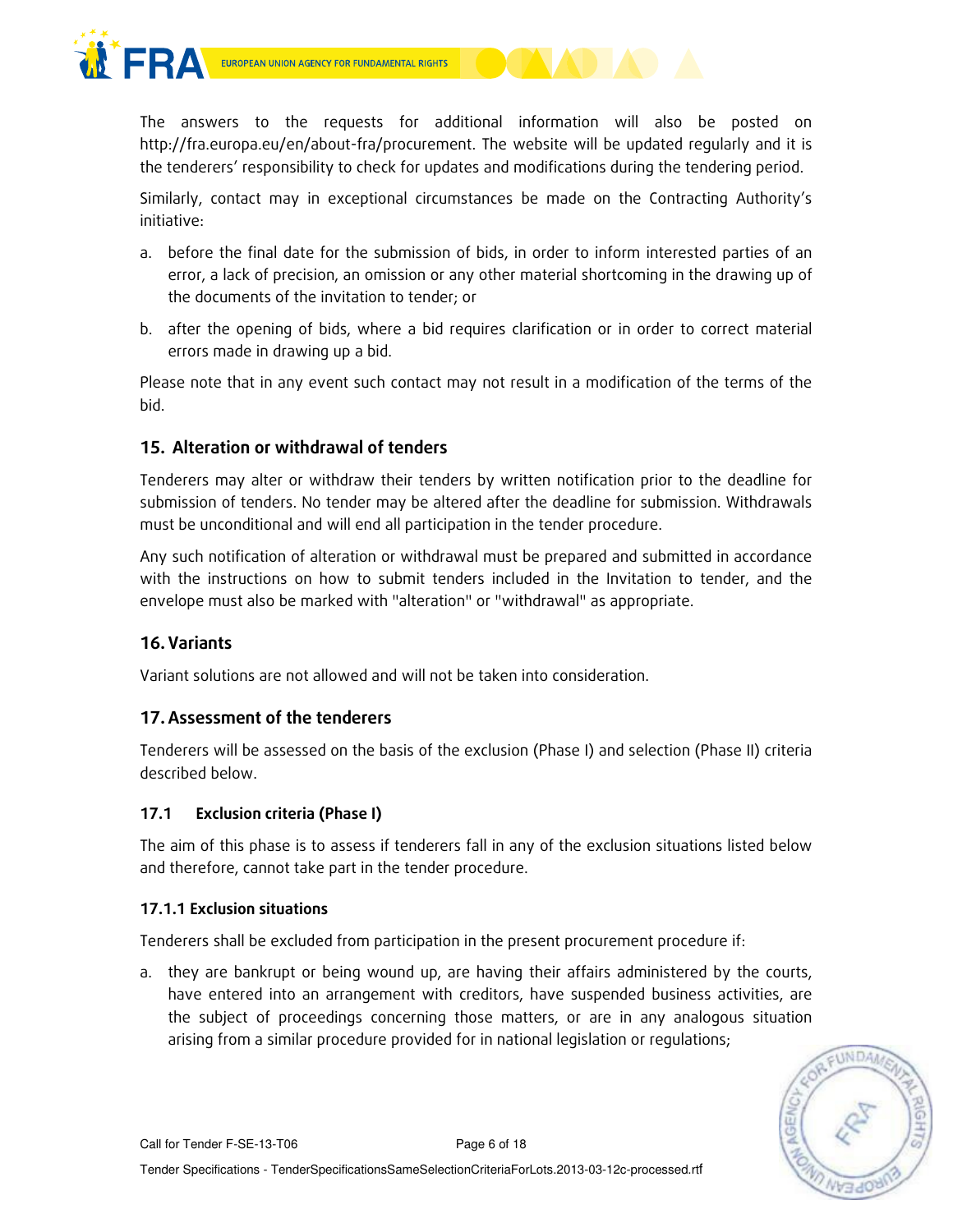

- b. they or persons having powers of representation, decision making or control over them have been convicted of an offence concerning their professional conduct by a judgment of a competent authority of a Member State which has the force of res judicata;
- c. they have been guilty of grave professional misconduct proven by any means which the contracting authority can justify including by decisions of the EIB and international organisations;
- d. they are not in compliance with their obligations relating to the payment of social security contributions or the payment of taxes in accordance with the legal provisions of the country in which they are established or with those of the country of the contracting authority or those of the country where the contract is to be performed;
- e. they or persons having powers of representation, decision making or control over them have been the subject of a judgment which has the force of res judicata for fraud, corruption, involvement in a criminal organisation, money laundering or any other illegal activity, where such illegal activity is detrimental to the Union's financial interests, and
- f. following another procurement procedure or grant award procedure financed by the Union's budget, they have been declared to be in serious breach of contract for failure to comply with their contractual obligations.

Tenderers shall be excluded from the award of the contract if, during the present procurement procedure:

- g. are subject to a conflict of interest, and
- h. are guilty of misrepresentation in supplying the information required by the contracting authority as a condition of participation in the contract procedure or fail to supply this information.

## 17.1.2 Documentary evidence

At the tendering stage, tenderers shall declare that they are not in one of the situations listed above by submitting a signed Declaration of Honour and Absence of Conflict of Interest, in accordance with the form included in Annex C.

In addition, the tenderer to whom the contract is to be awarded (including all members of the consortium or group of companies and identified subcontractors whose intended share of the contract is above 10%) shall provide, within fourteen (14) calendar days and preceding the signature of the contract, the following documents as proof that the tenderer is not in one of the situations described above:

- for points (a), (b) and (e) above, recent extract(s) from the judicial record or, failing that, an equivalent document(s) recently issued by a judicial or administrative authority in the country of origin or provenance showing that those requirements are satisfied
- for points (a) or (d) above, a recent certificate issued by the competent authority of the State concerned.

Where the document or certificate referred to in the first two bullet points is not issued in the country concerned and for points (c) and (f) above, it may be replaced by a sworn or, failing that,

FUNDA

Tender Specifications - TenderSpecificationsSameSelectionCriteriaForLots.2013-03-12c-processed.rtf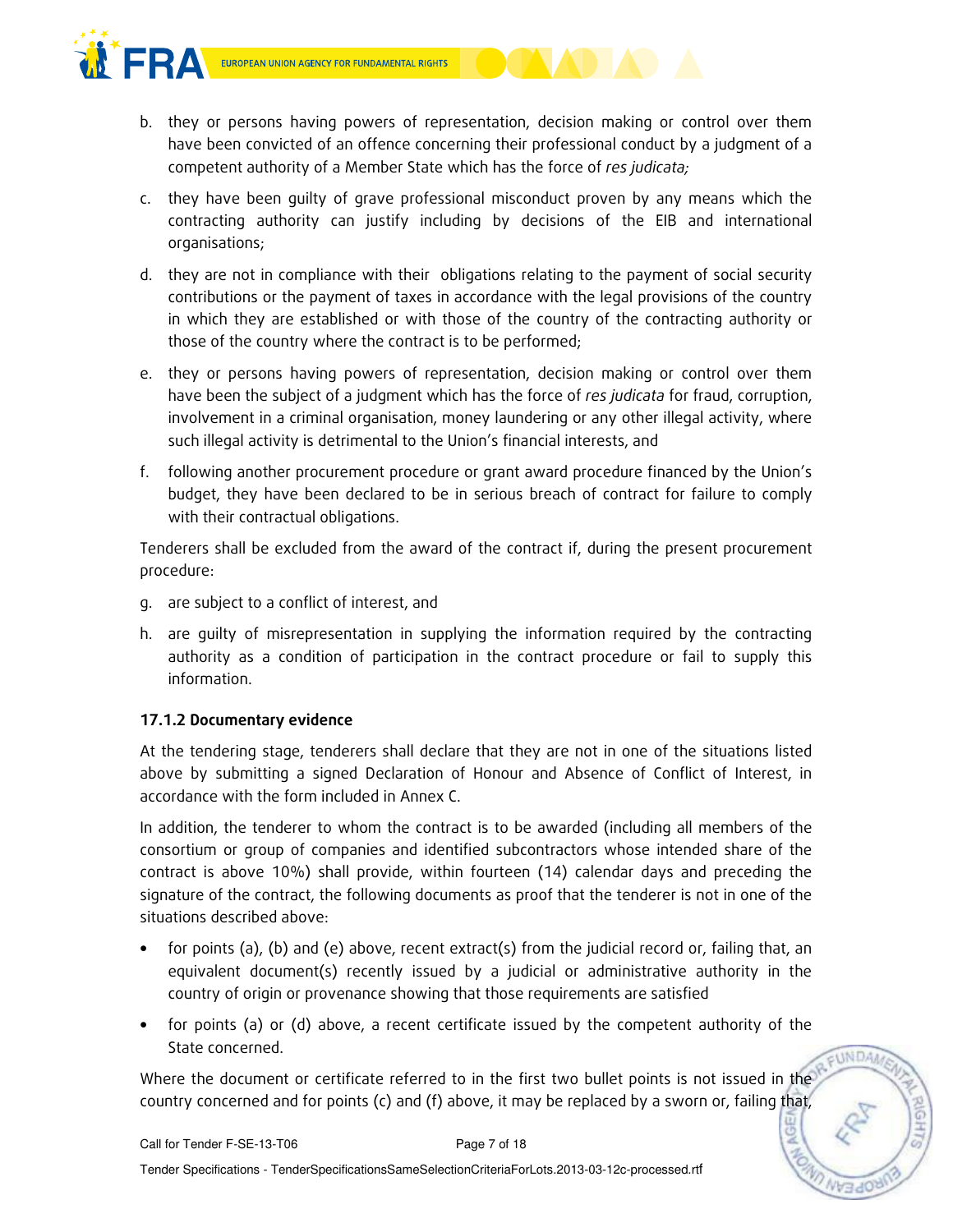

a solemn statement made by the interested party before a judicial or administrative authority, a notary or a qualified professional body in his country of origin or provenance.

Depending on the national legislation of the country in which the tenderer is established, the document referred to above shall relate to legal persons and/or natural persons including, where considered necessary by the Contracting Authority, company directors or any person with powers of representation, decision-making or control in relation to the tenderer.

The Contracting Authority may waive the obligation of a tenderer to submit the documentary evidence referred to above if such evidence has already been submitted to it for the purposes of another procurement procedure and provided that the issuing date of the documents does not exceed one year and that they are still valid. In such a case, the tenderer shall declare on his honour that the documentary evidence has already been provided in a previous procurement procedure and confirm that no changes in his situation have occurred.

Administrative or financial penalties may be imposed by the Contracting Authority on tenderers who are in one of the exclusion situations after they have been given the opportunity to present their observations.

These penalties are detailed in Article 109 of the Financial Regulation No 966/2012 of 25 October 2012 (OJ L 298 of 26 October 2012) and Article 145 of the Commission Delegated Regulation No 1268/2012 of 29 October 2012 on the rules of application of the Financial Regulation (OJ L 362 of 31 December 2012).

## 17.2 Selection criteria – Phase II

The aim of this phase is to assess if tenderers have sufficient economic and financial capacity and sufficient technical and professional capacity to perform the contract.

## 17.2.1 Economic and financial capacity

Proof of economic and financial capacity of the tenderers shall be furnished by the following documents and minimum requirements:

(a) Copy of the financial statements (balance sheets, and profit and loss accounts) for the last two (2) financial years for which accounts have been closed, where publication of the accounts is required under the company law of the country in which the economic operator is established. In case of a consortium, each consortium member shall present their own financial statements.

If the tenderer is not obliged to publish its accounts under the law of the state in which it is established, a copy of audited accounts for the last two (2) financial years should be presented. In case of a consortium, audited accounts for each consortium partner shall be presented.

(b) A statement of the annual average turnover for the last two (2) financial years for which accounts have been closed. The minimum average annual turnover of the tenderer shall be of 100,000.00 EUR. In case of a consortium, the annual average turnover for each of the partners shall be presented. The sum of the annual average turnovers of each partner will be taken into account to reach the minimum annual average turnover of 100,000.00 EUR.

If for some exceptional reason which the Contracting Authority considers justified, the tenderer is unable to provide the documentary evidence requested above, he may prove his economic

FUNDA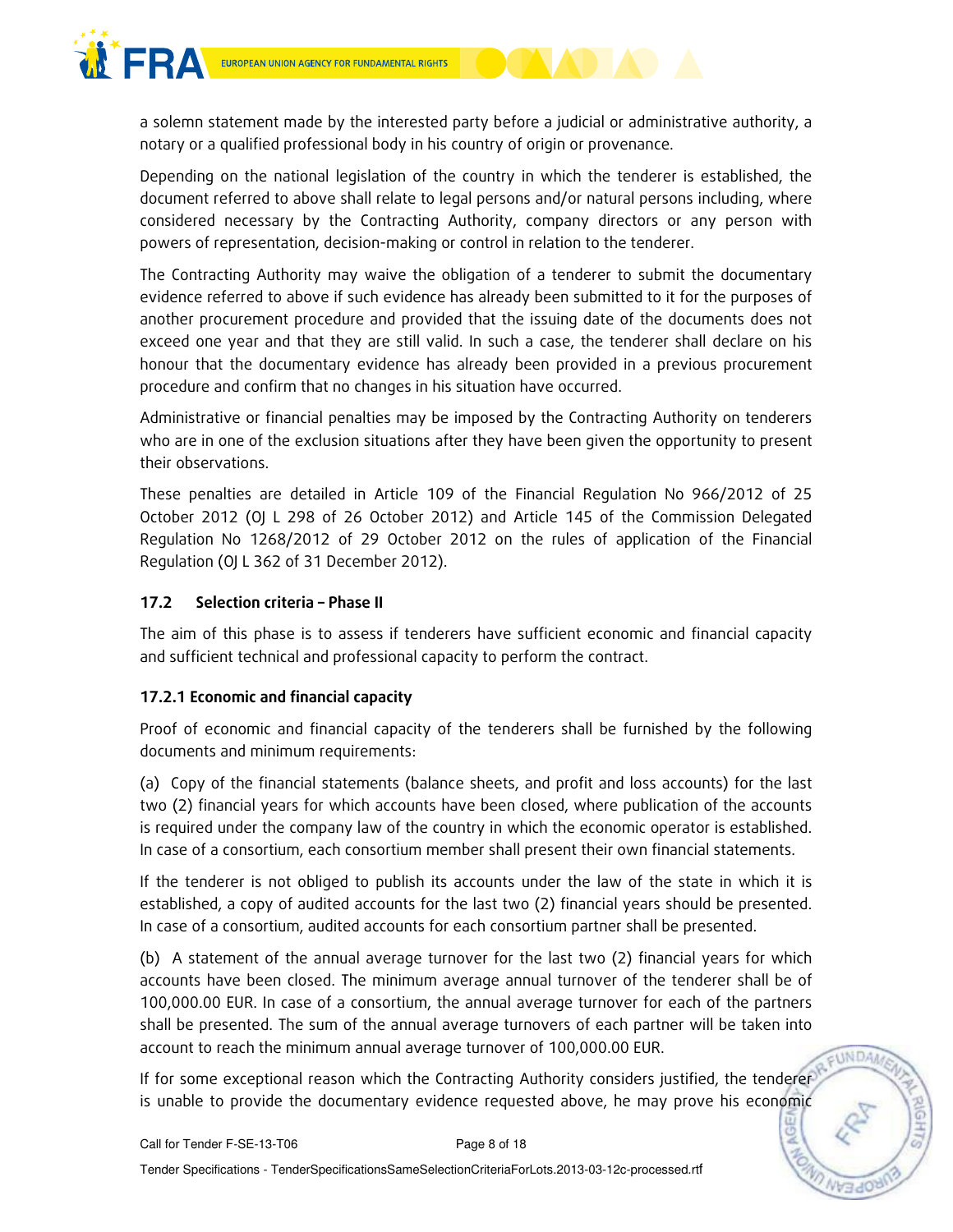

and financial capacity by any other means which the Contracting Authority considers appropriate.

The Contracting Authority may waive the obligation of a tenderer to submit the documentary evidence referred to above if such evidence has been submitted to it for the purposes of another procurement procedure and still complies with the requirements above.

An economic operator may, where appropriate and for a particular contract, rely on the economic and financial capacities of other entities, regardless of the legal nature of the links it has with them. It must in that case prove to the Contracting Authority that it will have at its disposal the resources necessary for the performance of the contract, for example by producing an undertaking on the part of those entities to place those resources at its disposal. The Contracting Authority may require that the economic operator and the entities referred to above are jointly liable for the execution of the contract.

#### 17.2.2 Technical and professional capacity

Proof of the technical and professional capacity of the tenderers shall be furnished by the following documents and minimum requirements:

(a) The educational and professional qualifications of the service provider or contractor and/or those of the firms managerial staff, in particular, those of the person or persons responsible for providing the services or carrying out the works. The tenderer is requested to include the CVs in Europass format of at least the following profiles described in Section 8 of Annex A.1 Technical Specifications: a Project Manager, a Senior Expert, a Language Editor and one Coordinator and one Field Work Expert for each of the proposed EU Member States.

The proposed CVs must possess the minimum educational and professional requirements stated under section 6 of Annex A.1 Technical Specifications.

(b) A list of the principal services provided in the past three (3) years, with the sums, dates and recipients. Tenderers are required to prove that they have performed at least 2 projects of a nature or scope similar to the services to be carried out under this tender.

An economic operator may, where appropriate and for a particular contract, rely on the technical and professional capacities of other entities, regardless of the legal nature of the links it has with them. It must in that case prove to the Contracting Authority that it will have at its disposal the resources necessary for the performance of the contract, for example by producing an undertaking on the part of those entities to place those resources at its disposal. The Contracting Authority may require that the economic operator and the entities referred to above are jointly liable for the execution of the contract.

# 18. Assessment of tenders – Phase III

The aim of this phase is to evaluate from the technical and the financial points of view the offers submitted by the tenderers. The award method is based on the most economically advantageous offer.

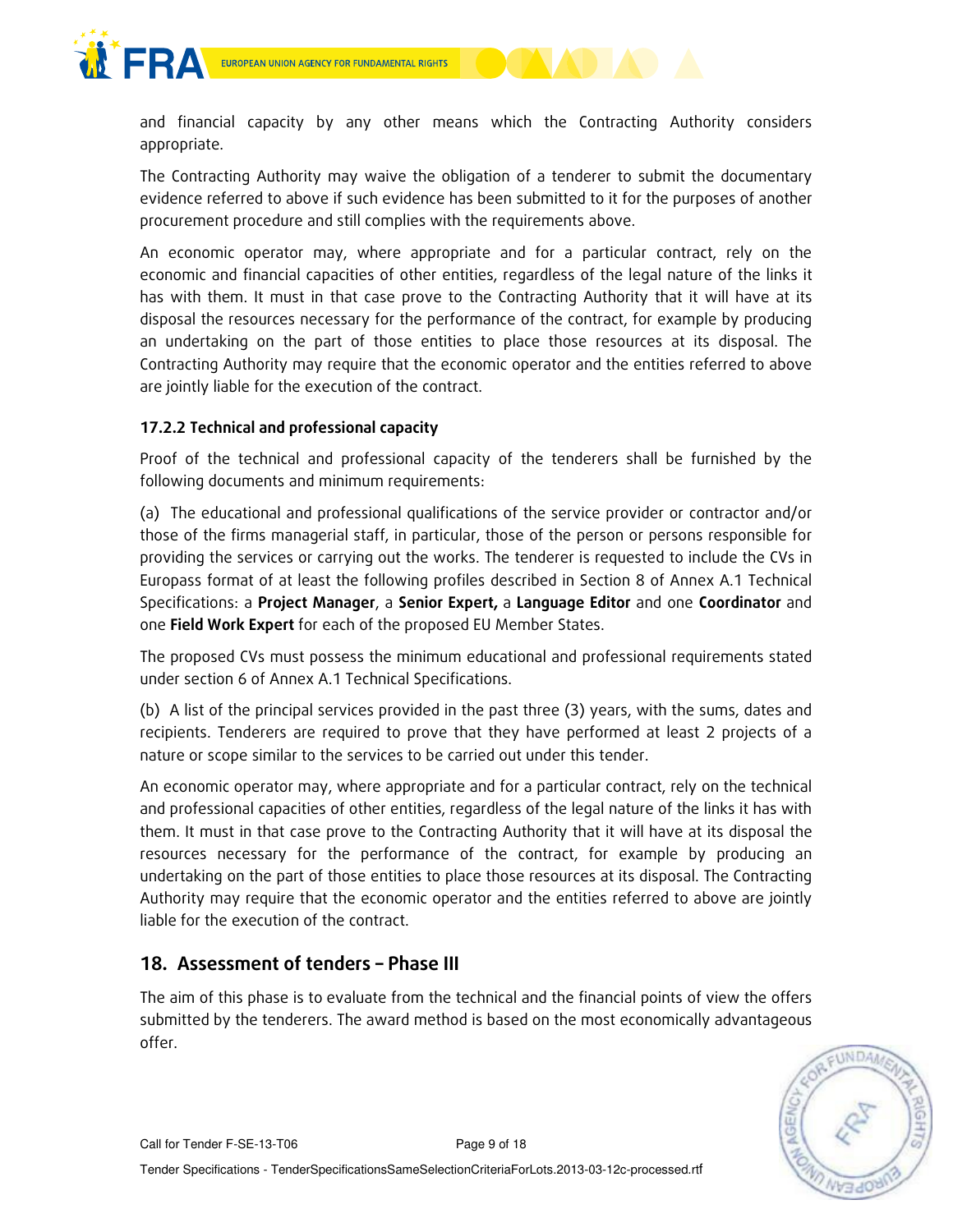

## 18.1 Technical evaluation

Tenderers technical offer<sup>3</sup> will be evaluated on the basis of the following technical award criteria and their corresponding weightings:

| Technical Award criteria/sub-criteria                                                                                                                                | Weighting in % |
|----------------------------------------------------------------------------------------------------------------------------------------------------------------------|----------------|
| (a) Project management                                                                                                                                               | 25             |
| (a.1) Description of approach adopted in order to implement the<br>services and produce deliverables at the highest scientific quality<br>including ad-hoc services. | 15             |
| (a.2) Composition of the project team                                                                                                                                | 10             |
| (b) Project methodology                                                                                                                                              | 70             |
| (b.1) Proposal for the preparatory research and analysis services, using<br>scenario in two different localities in two MS                                           | 10             |
| (b.2) Proposed methodology for the services related to pilot activities<br>and review of project plans services.                                                     | 30             |
| Proposed methodology for the services related to the<br>(b.3)<br>implementation of the project plans in all selected localities.                                     | 30             |
| (c) Data protection and copyright                                                                                                                                    | 5              |
| (c.1) Data protection and copyright                                                                                                                                  | 5              |
| <b>TOTAL</b>                                                                                                                                                         | 100            |

For each criterion (and sub-criterion) a number of points in a range between 0 to 100 points will be given. A tender can reach a maximum of 100 points per criterion and a maximum of 100 points in total. After the application of the corresponding weightings per criterion and subcriterion as per the grid above, tenders scoring less than 60% in the total overall points or less than 50% in the points awarded for a single criterion will be excluded from the rest of the assessment procedure.

#### 18.2 Financial evaluation

#### 18.2.1 Financial award criteria

Tenderers financial offers will be evaluated on the basis of the following financial award criteria and their corresponding weightings:

**FUNDA** 

 3 Please read carefully Part 2 – Technical proposal of Section 23 How to prepare a tender, to be informed about the required content of your technical offer.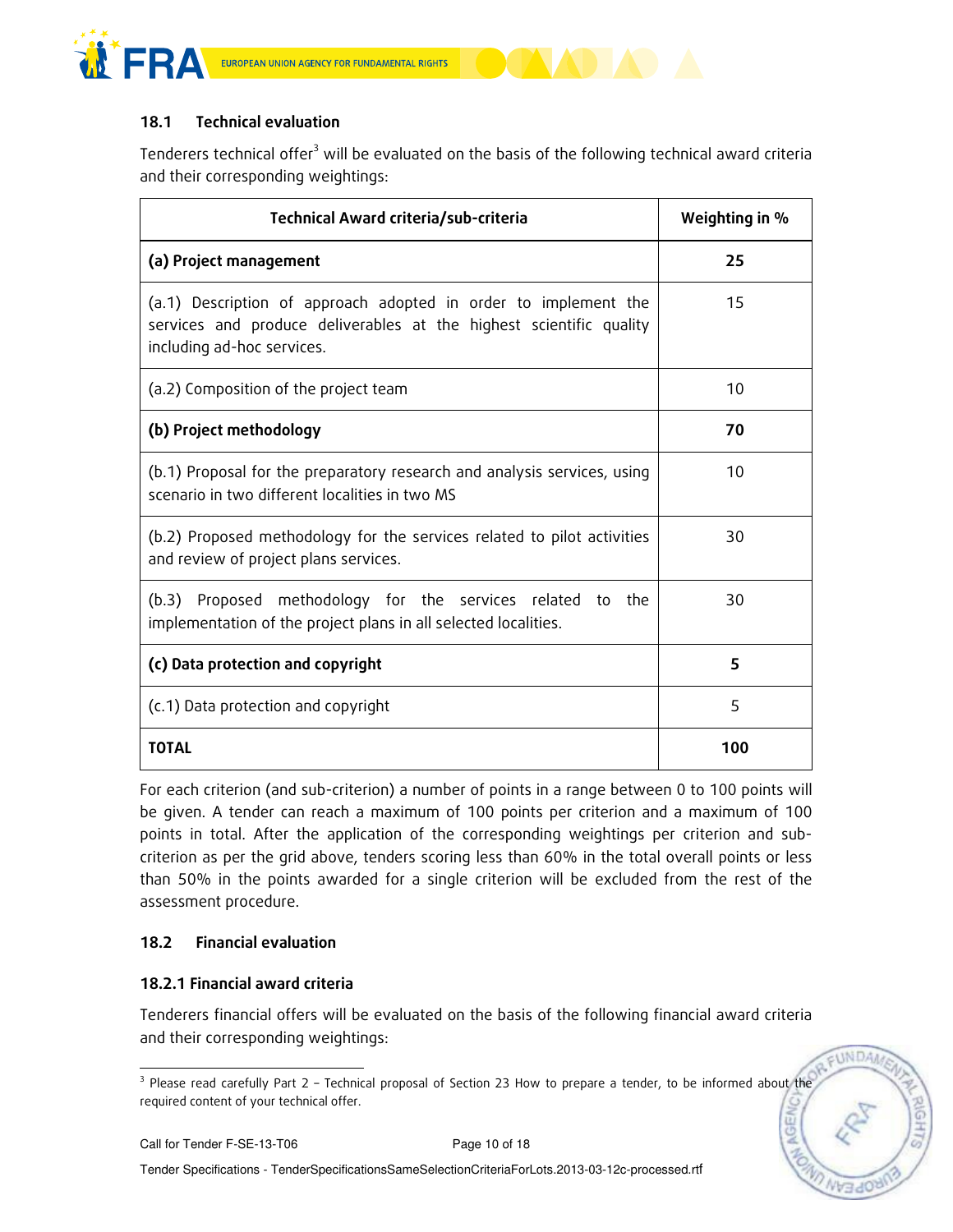



The tender with the lowest weighted financial offer will receive 100 points in the financial evaluation. The remaining tenders will receive their financial score in accordance with the following formula:

financial score for tender  $X =$  (lowest weighted financial offer / weighted financial offer of tender X $)$  \* 100.

The financial offer for the ad-hoc expert and consultancy services (financial award criteria 4 above) will be evaluated on the basis of the financial award sub-criteria and their corresponding weightings below. The Country Coordinator and Filedwork Expert per country will have an **equal** weighting in the calculation of the ad-hoc expert and consultancy services financial evaluation.

| Ad-hoc expert and consultancy services<br>financial award sub-criteria | Price per person-day (per country)<br>Weighting in % |
|------------------------------------------------------------------------|------------------------------------------------------|
| Project Manager                                                        | 20                                                   |
| Senior Expert                                                          | 30                                                   |
| Country Coordinator (per country)                                      | 30                                                   |
| Fieldwork Expert (per country)                                         | 15                                                   |
| Language editor                                                        | 5                                                    |
| <b>TOTAL</b>                                                           | 100                                                  |

The financial offer for the participation in meetings at FRA premises (financial award criteria 5 above) will be evaluated on the basis of the financial award sub-criteria and their corresponding weightings below:

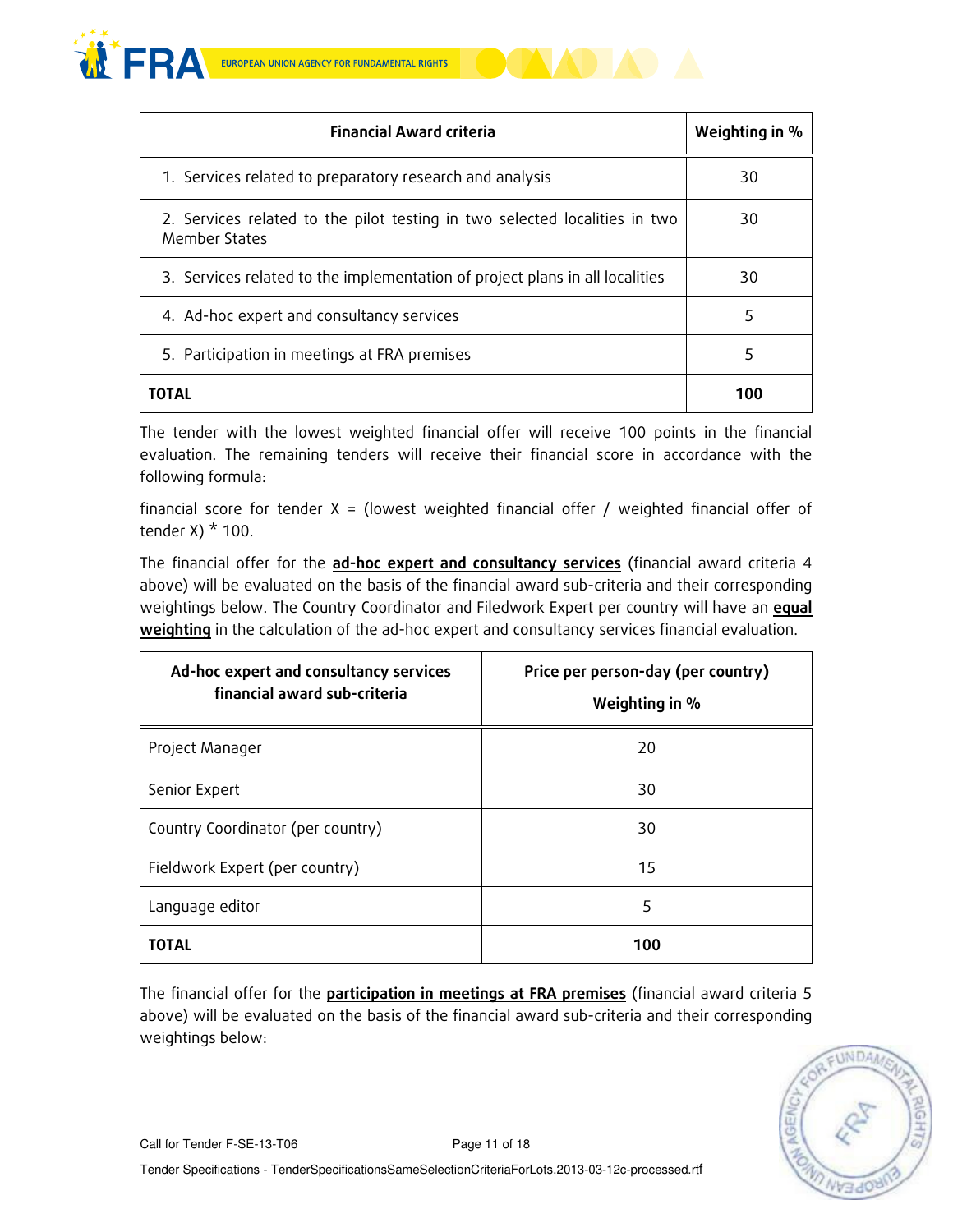



| Participation in<br>meetings at FRA<br>premises financial<br>award sub-criteria | Price per person-day <sup>4</sup> at<br>FRA premises first day<br>Weighting in % | Price per person-day at FRA<br>premises second and<br>subsequent days<br>Weighting in % |
|---------------------------------------------------------------------------------|----------------------------------------------------------------------------------|-----------------------------------------------------------------------------------------|
| Project manager                                                                 | 12.5                                                                             | 12.5                                                                                    |
| Senior Expert                                                                   | 12.5                                                                             | 12.5                                                                                    |
| Country Coordinator                                                             | 12.5                                                                             | 12.5                                                                                    |
| Fieldwork Expert                                                                | 12.5                                                                             | 12.5                                                                                    |
| ΤΟΤΑL                                                                           | 100                                                                              |                                                                                         |

The Country Coordinator and the Fieldwork Expert per country will have an **equal weighting** in the calculation of the participation in meetings at FRA premises financial evaluation.

## 18.2.2 Information concerning prices

The financial evaluation of the offers will be based on the prices quoted by the tenderers in their financial proposals. Tenderers must fill in the Financial Offer Form included in Annex C.

When filling in the Financial Offer Form, tenderers must take into consideration that prices shall be:

- expressed in euro. For tenders in countries which do not belong to the euro zone, tenderers shall quote their prices in euro and the price quoted may not be revised in line with exchange rate movements. It is for the tenderer to select an exchange rate and assume the risks or benefits deriving from any variation.
- inclusive of all costs and expenses, directly and indirectly connected with the goods and/or services to be supplied/provided and including all the charges (overheads, travel and subsistence), unless otherwise stated in the tender documents.
- free of all duties and taxes (in particular VAT). According to Articles 3 and 4 of the Protocol on the Privileges and Immunities of the European Communities, the European Union Agency for Fundamental Rights is exempt from all charges, taxes and dues, including value added tax; such charges may not therefore be included in the calculation of the price quoted; the VAT amount must be indicated separately.

Prices shall be fixed and not subject to revision during the first year of performance of the contract. From the beginning of the second year of performance of the Contract, each price may be revised upwards or downwards each year in accordance with the provisions of the Draft Contract in Annex B.



l <sup>4</sup> Please note that the first day should include travel costs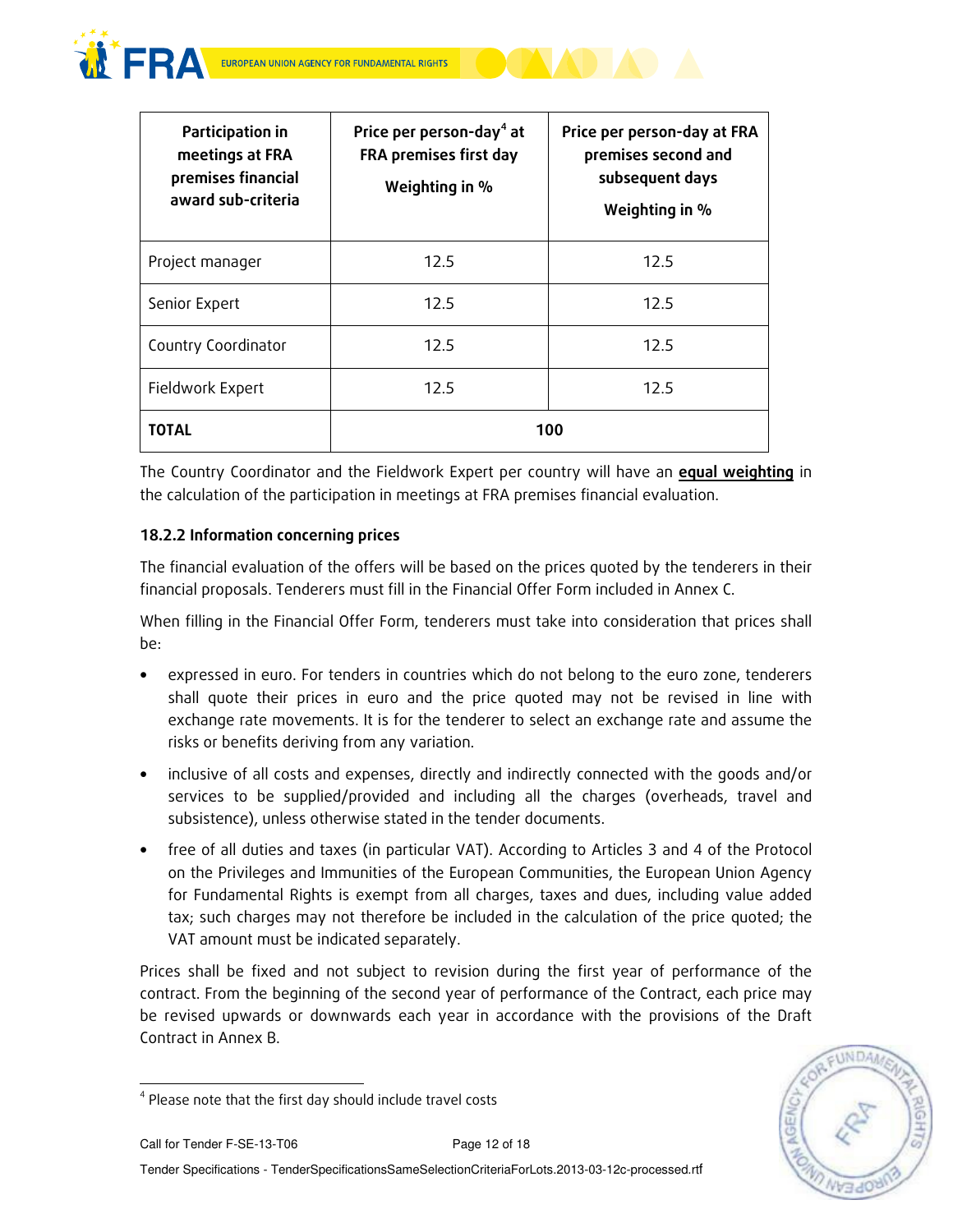



However, the prices quoted by the tenderer in their financial offer are binding and will be applicable to the requested services/supplies by means of specific contracts or orders. If the tenderer is requested to quote unit prices in the Financial Offer Form included in Annex C, these unit prices are binding as well, and will be applicable to the services requested by means of specific contracts and orders.

# 19. Contract award – Phase IV

The contract will be awarded to the tenderer offering the best value for money, on the basis of the following quality-price ratio:

Score for tender X = (financial score of tender X)  $*$  40 + (total quality score (out of 100) for all award criteria of tender X  $/$  100)  $*$  60

# 20. Information to tenderers on the outcome of the tender

The Contracting Authority will inform tenderers of decisions reached concerning the award of the contract, including the grounds for any decision not to award a contract or to recommence the procedure.

The Contracting Authority will inform as soon as possible all tenderers whose tenders are rejected of the reasons for their rejection. If a written request is received, the Contracting Authority will inform, within not more than 15 calendar days from the date on which the written request is received, all tenderers who meet the exclusion and selection criteria, of the characteristics and relative advantages of the successful tender and the name of the tenderer to whom the contract is awarded.

However, certain details may not be disclosed where disclosure would hinder application of the law, would be contrary to public interest or would harm the legitimate commercial interests of public or private undertakings or could distort fair competition between those undertakings.

# 21. No obligation to award the contract

The tendering procedure shall not involve the Contracting Authority in any obligation to award the contract.

No compensation may be claimed by tenderers whose tender has not been accepted, including when the Contracting Authority decides not to award the contract.

# 22. Cancellation of the tender procedure

In the event of cancellation of the tender procedure, tenderers will be notified of the cancellation by the Contracting Authority. If the tender procedure is cancelled before the outer envelope of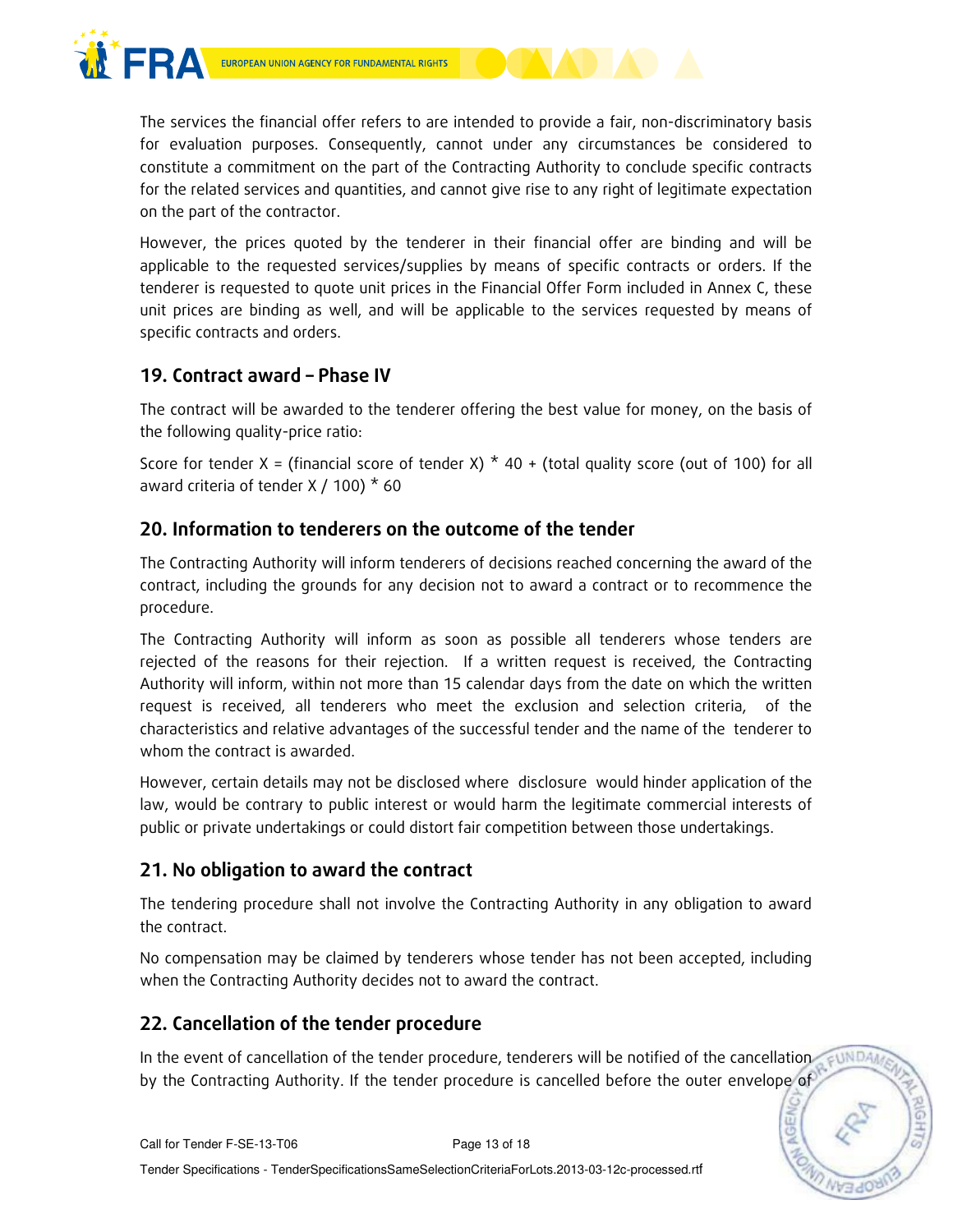

any tender has been opened, the unopened and sealed envelopes will be returned to the tenderers.

In no event shall the Contracting Authority be liable for any damages whatsoever including, without limitation, damages for loss of profits, in any way connected with the cancellation of a tender procedure even if the Contracting Authority has been advised of the possibility of damages.

# 23. How to submit the tender

All tenders must be presented in three parts:

#### Part 1 – Administrative Proposal

In the Administrative Proposal, tenderers must include all the information and documents required by the Contracting Authority for the assessment of tenderers on the basis of the exclusion and selection criteria described above. For that purpose, tenderers must fill and sign the following documents using the forms included in Annex C:

#### Section A: Tenderers Identification

- Tenderers identification form (administrative details). If the tenderer is a consortium or a group of companies, only the leader must fill in the form.
- Legal Entities Form, to be signed by a representative of the tenderer authorised to sign contracts with third parties. There is one form for individuals, one for private entities and one for public entities. If the tenderer is submitting a joint offer, a Legal Entities Form must be submitted by each consortium or group member. It also has to be submitted by each identified subcontractor whose intended share of the contract is above 10% of the total contract value.
- Bank Identification Form filled in and signed by an authorised representative of the tenderer and his or her banker. In case of a joint offer, only one of the members of the consortium or group of companies, usually the leader, must complete the Bank Identification Form.
- Power of Attorney (in case of joint offers). In case of a joint offer, the power of attorney has to be signed by the leader and all consortium partners, preferably in a single document.
- Statement on Subcontracting, indicating the intention of the tenderer to subcontract part of the contract and the percentage of subcontracting per identified subcontractor.
- Letter of Intent of identified subcontractors (only if the tenderer intends to subcontract part of the contract).

#### Section B: Exclusion Criteria information

• Declaration of Honour with respect to the Exclusion Criteria and Absence of Conflict of Interest. To be submitted by each consortium or group member in case of joint offers and by each identified subcontractor whose intended share of the contract is above 10% of the total contract value.

EUNDA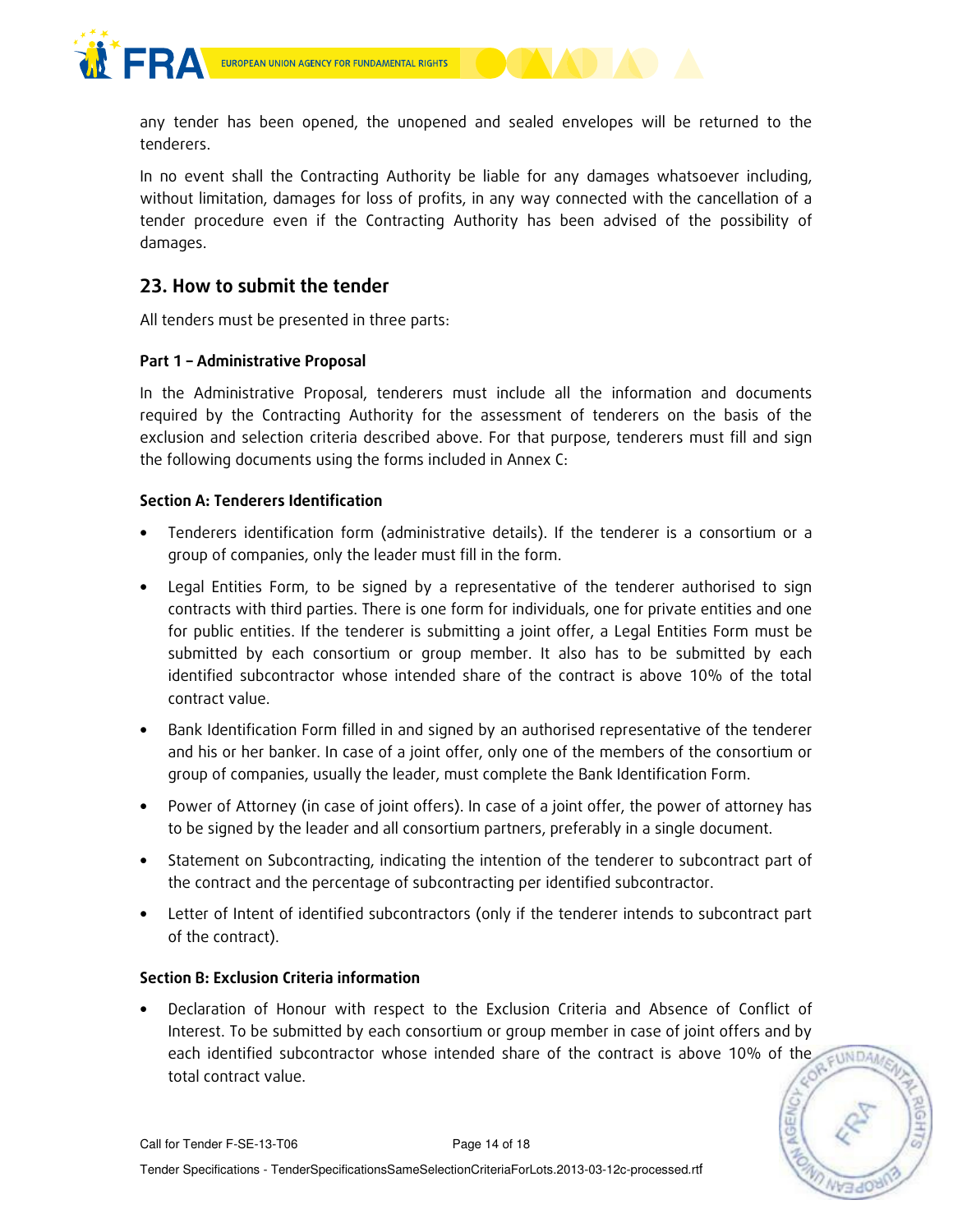

#### Section C: Selection Criteria (Economic and Financial capacity)

 Copy of the financial statements (balance sheets, and profit and loss accounts) for the last two (2) financial years.

Statement on the annual average turnover for the last 2 years.

### Section D: Selection criteria (Technical and Professional Capacity)

 Educational and professional qualifications of the profiles requested in Annex A.1 Technical Specifications.

List of principal services performed or supplies delivered in the last three (3) years.

#### Part 2 – Technical proposal

In the Technical Proposal, tenderers must include all the information required by the Contracting Authority for the evaluation of tenders on the basis of the technical award criteria described in Section 18.1 above, in particular:

#### (a) Project management

(a.1) Description of approach adopted in order to implement the services and produce deliverables at the highest scientific quality, including ad-hoc services.

Tenderers should explain in detail how they will implement the requested services as outlined in Annex A.1 – Technical Specifications.

The technical offer must show how gender balance will be ensured (see, among other, the relevant ILO checklists)<sup>5</sup> and explain how the project's language requirements will be fulfilled and how materials will be translated in the relevant languages, including Romani (see below). In addition, the technical offer should explain how the project will be monitored and documented, including through audio visual means, which will form part of the deliverables.

## (a.2) Composition of the project team

The tenderer should present a proposal outlining the organisation and composition of the project team, specifying respective roles and contributions as detailed in sections 5 and 6 of Annex A.1 – Technical Specifications. The tenderer should keep in mind a balanced participation of Roma and non-Roma.

Tenderers should indicate how the project team will carry out the requested services; please outline risk mitigation measures in relation to project team composition.

#### (b) Project methodology

In their technical offer, tenderer should describe in detail the process of how the 1, 2, and 3 services under Section 3.2 of Annex A.1 – Technical Specifications will be carried out presenting a scenario on two concrete different localities in two different Member States.

EUNDA)

 $\overline{a}$ 5

http://dmeforpeace.org/sites/default/files/ILO%20Gender%20Mainstreaming%20GEMS%20Toolki t.pdf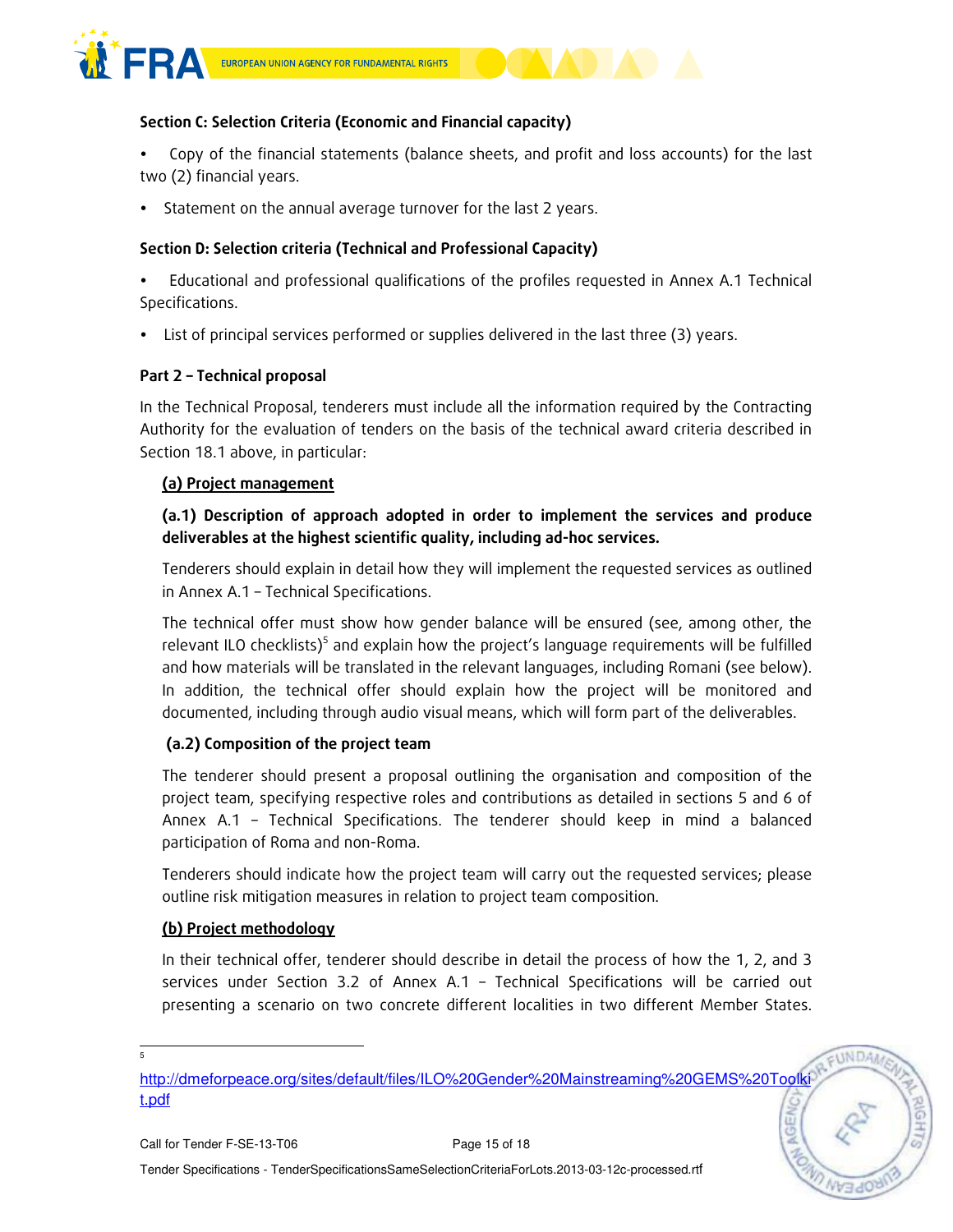

Steps taken to ensure quality control and risk mitigation also need to be outlined. In addition, tenderers should also include an indicative timeline per type of services as described under points 1, 2 and 3 of Section 3.2 of Annex A.1 – Technical Specifications, and explain clearly the methods and techniques they propose to apply for each service outlined below. Use, for example, the logical framework approach, which is referred to in Annex A.1 Technical Specifications.

## (b.1) Proposal for the preparatory research and analysis services, using scenario in two different localities in two MS

The tenderer should describe in detail how they will carry out the background research and feasibility analysis, what factors they will take into account, how they will conduct a risk assessment and what will be the main element of a risk mitigation plan.

Tenderers should describe in detail how they will carry out the stakeholder analysis and needs assessment, outlining the techniques they propose to apply and explaining how they will conduct a risk assessment and the main elements of a risk mitigation plan.

# (b.2) Proposed methodology for the services related to pilot activities and review of project plans services

In their technical offer tenderers should explain clearly and in detail what type of participatory action research methods and techniques they propose to apply, as well as how they propose to identify and select participants in different localities ensuring the balanced participation of Roma and non-Roma in all stages of the project. They should also show how they plan to address issues of community conflict and phenomena of discrimination and intolerance.

Tenderers should describe in detail how they will carry out the pilot testing, outlining the techniques they propose to apply and explaining how they will conduct a risk assessment and what will be the main elements of a risk mitigation plan.

In their technical offer, tenderers should describe how they will develop the capacity of participants through training and capacity building process.

## (b.3) Proposed methodology for the services related to the implementation of the project plans in all selected localities

Tenderers should describe in detail how they will conduct the research, outlining the methodologies and techniques they propose to apply and explaining how they will conduct a risk assessment and what will be the main elements of a risk mitigation plan.

In their technical offer, tenderers should describe how they will coordinate the first round of monitoring and how they plan to facilitate local actors to continue on their own. They should also explain how they will document the progress of the project both through regular reporting as well as through audio-visual means.

#### (c) Data protection and copyright

(c.1) Data protection and copyright

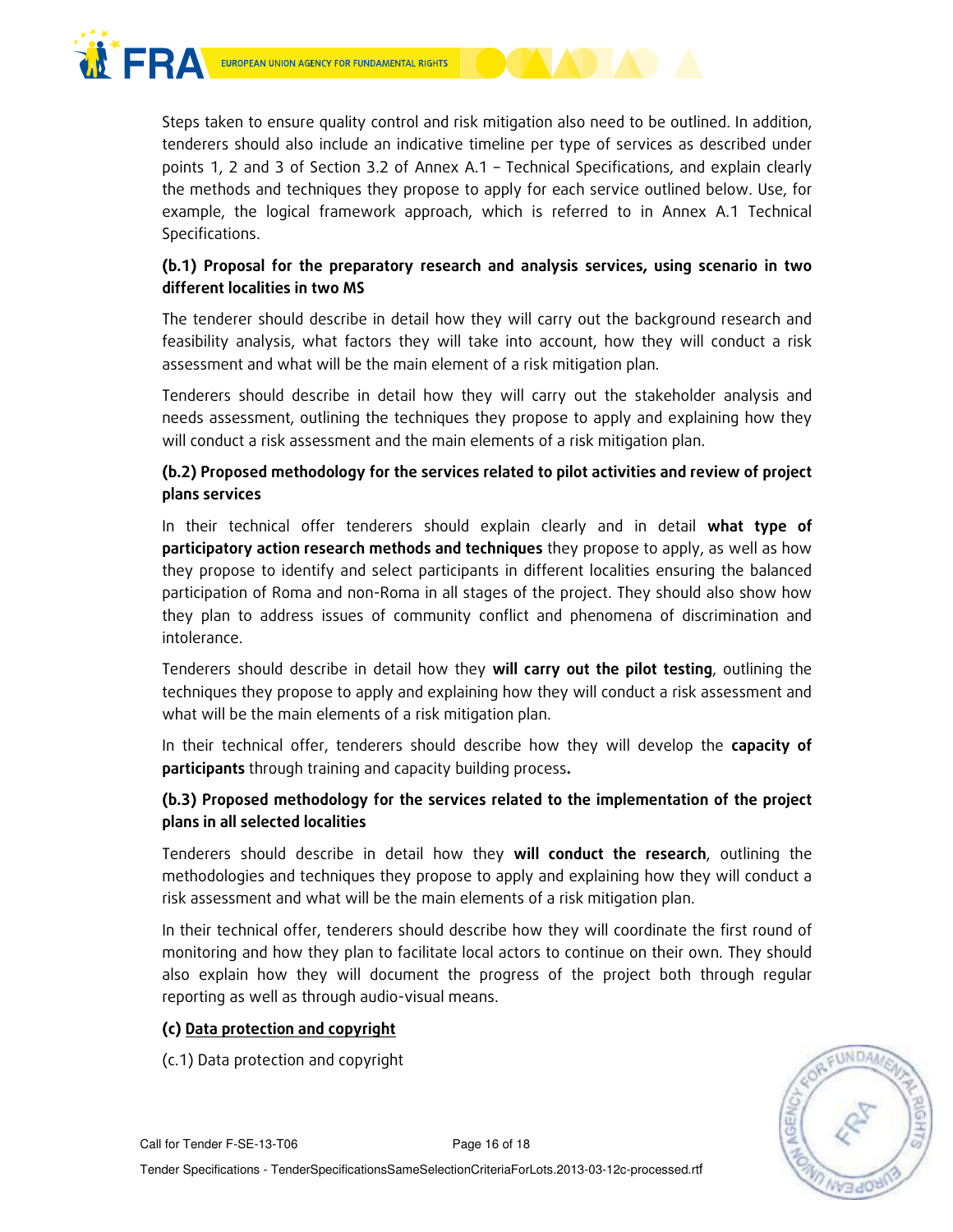

Tenderers must clearly show in their technical offer how they will ensure that all activities related to this project will comply strictly to national and EU data protection legislation, especially Regulation EC No. 45/2001 and Directive 95/46/EC, as well as regulation EC No. 322/97 on the processing of data for statistical purposes. In particular, data collected in any interviews carried out with individuals in respect of their personal experience will be processed **anonymously** ensuring that the person cannot be identified. With respect to data subjects who were selected to be interviewed, and thus identified, the FRA shall be entitled to request and obtain access to the data processed on its behalf from contractors at any time. The FRA shall be informed promptly by contractors of any request of access and rectification that they receive directly from data subjects; contractors shall await instructions from the FRA before responding to any such request, and shall act promptly upon receiving instructions from the FRA.

Please note that tenderers should elaborate on all points addressed in Annex A.1 Technical Specifications in order to obtain as many points as possible. The mere repetition of mandatory requirements set out in Annex A.1, without going into details or without giving any added value, will only result in a low number of points. In addition, if certain essential points of Annex A.1 are not expressly covered by the tender, the Contracting Authority may decide to give a zero mark for the relevant qualitative award criteria.

The technical offer must be written with a lay person in mind. The style and presentation must, as far as is possible, be simple and clear, and free of jargon that obscures rather than promotes meaning to readers unfamiliar with it.

The technical proposal must be included in a separate envelope clearly marked as "Technical Offer". Please note that there is no specific form to present your Technical Offer. However, it should be drawn up following the instructions above.

## Part 3 – Financial Proposal

In the Financial Proposal tenderers must indicate their financial offers by completing the Financial Offer Forms included in Annex C (Section F). Prices must be included in accordance with the instructions given in the corresponding sections of these Tender Specifications. The Financial Proposal must be included inside a separate envelope clearly marked as "Financial offer".

# 24. Data protection

Processing your reply to the invitation to tender will involve the recording and processing of personal data (such as your name, address and CV). Such data will be processed pursuant to Regulation (EC) No 45/2001 on the protection of individuals with regard to the processing of personal data by the Community institutions and bodies and on the free movement of such data. Unless indicated otherwise, your replies to the questions and any personal data requested are required to evaluate your tender in accordance with the specifications of the invitation to tender and will be processed solely for that purpose by the Contracting Authority. You are entitled to obtain access to your personal data on request and to rectify any such data that is inaccurate or incomplete. If you have any queries concerning the processing of your personal data, you may address them to Contracting Authority's Data Protection Officer. You have the right of recourse

EUNDAN

**AGE**